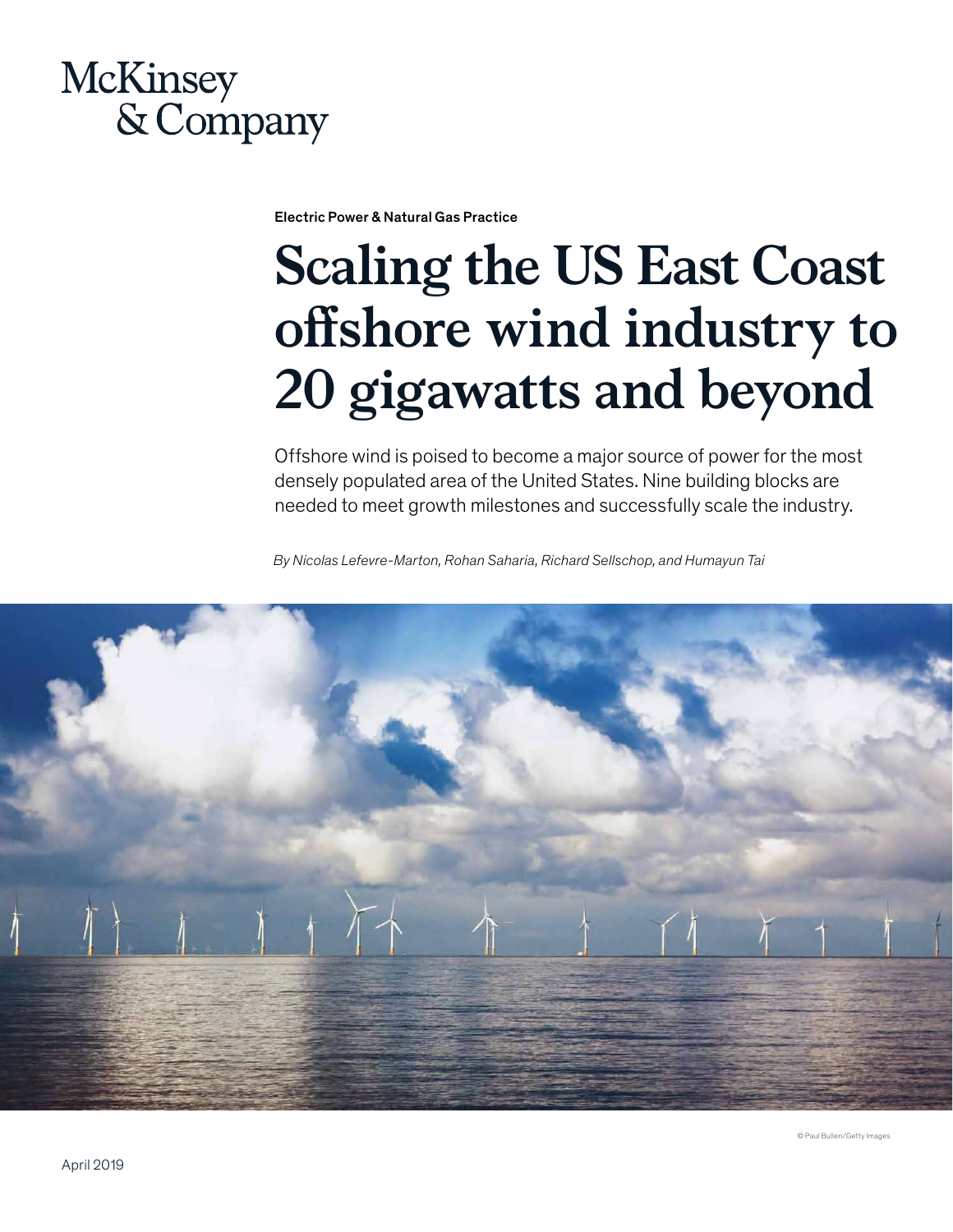States along the US East Coast have bold targets to deploy more than 10 GW of offshore wind (OSW) capacity by 2030. While lagging behind industry development in Europe, which already has close to 19 GW installed and aims to have more than 60 GW by 2030, such targets are nonetheless a momentous development for the industry, especially considering the region's potential.

The push for OSW in the region is part of a broader effort to increase the share of renewable energy in the power mix, displace fossil-based energy resources, and reduce emissions of greenhouse gases. For example, New York State has set a target of generating 50 percent of its energy

from renewable energy sources and reducing greenhouse gas emissions by 40 percent by 2030, relative to 1990 levels. Similarly, Massachusetts pledged to cut its emissions by 80 percent by 2050.

OSW is likely to be an important component of the region's future energy agenda. The US East Coast includes more than 1,200 miles of coastline, spanning from Maine to North Carolina, which boasts excellent offshore wind resources in proximity to areas of high demand for power. In fact, the potential for OSW in the region is approximately twice the total power demand<sup>1</sup> (exhibit). By virtue of being offshore, OSW also experiences less NIMBYism—or the mentality

 $1$  In-state power demand is defined as the retail sales of electricity to commercial, residential, and industrial customers.

#### Exhibit

### Excellent offshore wind resources along the US East Coast could result in twice the total **power demand.**



1 Ratio of offshore wind annual net technical potential at water depth less than 60 meters, compared with annual total in-state power demand.

² Includes Delaware, Maine, Maryland, Massachusetts, New Jersey, New York, North Carolina, Rhode Island, and Virginia. Source: National Renewable Energy Laboratory, U.S. Energy Information Administration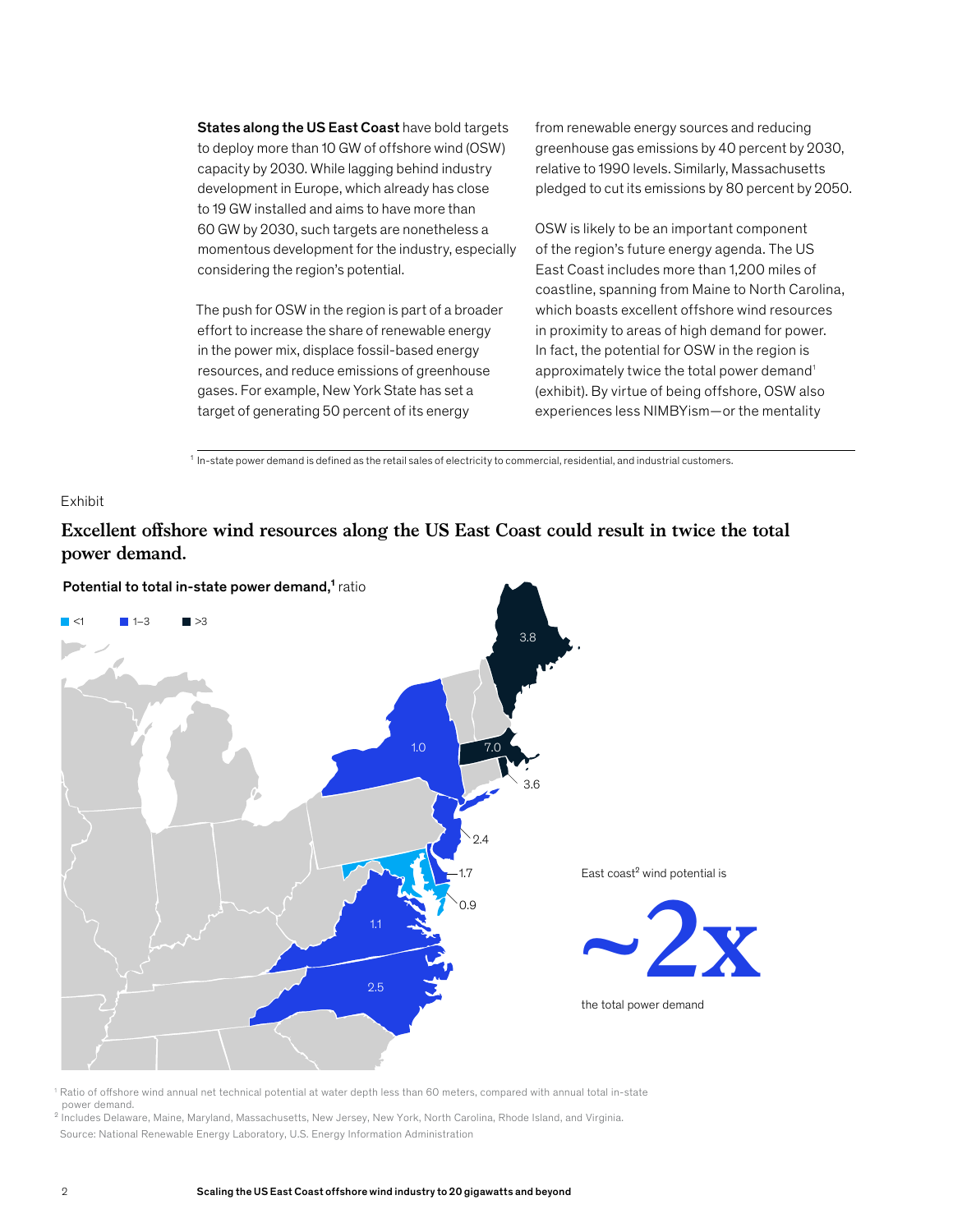of "not in my backyard"—than other onshore renewable or conventional power sources. In addition, the region can build on experience accumulated overseas: scaling OSW to 10 GW by 2030 is similar to the growth experienced in the early years of deployment in Europe.

This positive landscape has led states to embrace even more ambitious goals. New York State increased its target from 2.4 GW by 2030 to 9 GW by 2035, and other states are likely to follow suit. As a result, 10 GW is likely to quickly become the "floor" of OSW capacity in the region.

With such commitments in place, it's more important than ever for stakeholders to ensure that the region is equipped to deliver on the promise of OSW. For this to happen, all the elements needed to scale the industry must be in place. And while some areas are on track, others present cause for concern. In this article, we assess the OSW industry's ability to meet growth milestones along the US East Coast while continuing to reduce costs and enhance the competitiveness of OSW relative to incumbent sources of power.

## **The building blocks of the East Coast OSW industry at scale**

Nine building blocks underpin the timely and cost-effective scaling of OSW along the US East Coast to 10–20 GW by 2030–35. We have assessed the primary indicators of success for each building block to determine whether there are reasons for concern. Based on this assessment, six building blocks require immediate mobilization to avoid future delays or cost increases. Areas of significant concerns include onshore grid infrastructure, vessels, and skilled labor, while offshore transmission and interconnection (T&I), ports, and supply chains also raise some concerns.

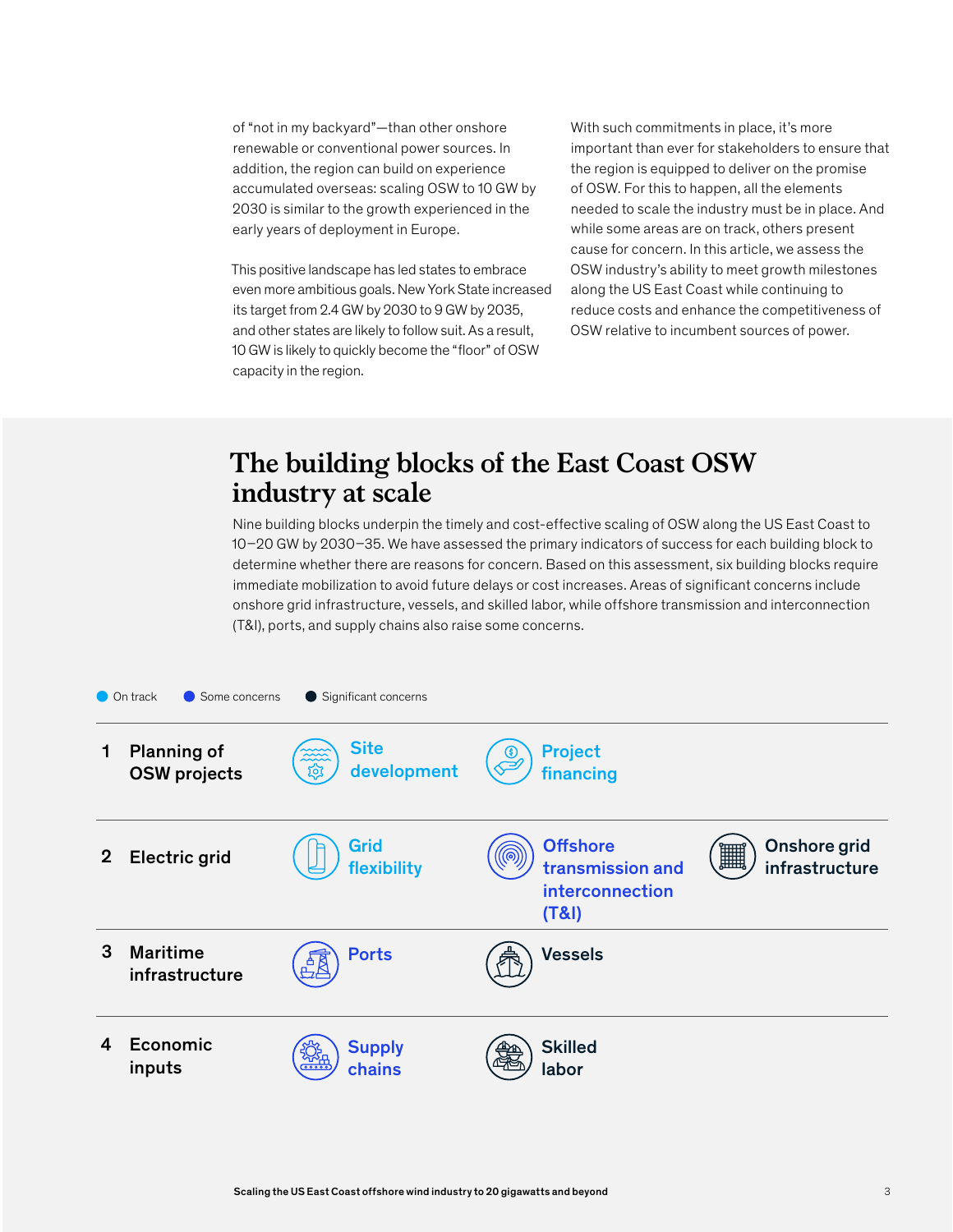## 1 Planning of OSW projects

Planning OSW projects includes the earliest stages of project development, which primarily consist of scouting and developing sites and raising capital. Overall, the building blocks in this category are on track.

On track Some concerns Significant concerns





Suitable offshore sites need to be identified, assessed, characterized, and leased to developers before they can begin construction. Most sites are located on the outer continental shelf and require the extensive involvement of multiple stakeholders at both the federal and state levels.

#### Primary indicator

Total potential capacity under development

The Bureau of Ocean Energy Management (BOEM) identified more than 25 GW of wind energy lease areas suitable for OSW development and has expedited the auction of more than 19 GW to developers. For the most part, developers have accumulated significant experience conducting site development work in Europe and can leverage this experience in the Northeast region of the United States.

Project financing

OSW projects are capital intensive. For example, a 100-MW project typically requires investments of \$300 million to \$500 million before any revenue can be generated. These costs are compounded by the fact that investors have limited experience with OSW in the United States, resulting in higher perceived risks.

#### Primary indicator

Cost of financing relative to other capital-intensive projects

There is plenty of appetite among experienced international investors to invest in OSW projects in the United States. Longterm, 20-year power purchase agreements (PPAs) and Offshore Wind Renewable Energy Credits (ORECs) will also lower project risk and attract tax-equity investors. In addition, low US interest rates for debt financing of infrastructure projects are likely to attract investors.

**Nine building blocks underpin the timely and cost-effective scaling of OSW along the US East Coast. Six will require immediate mobilization to avoid future delays or cost increases.**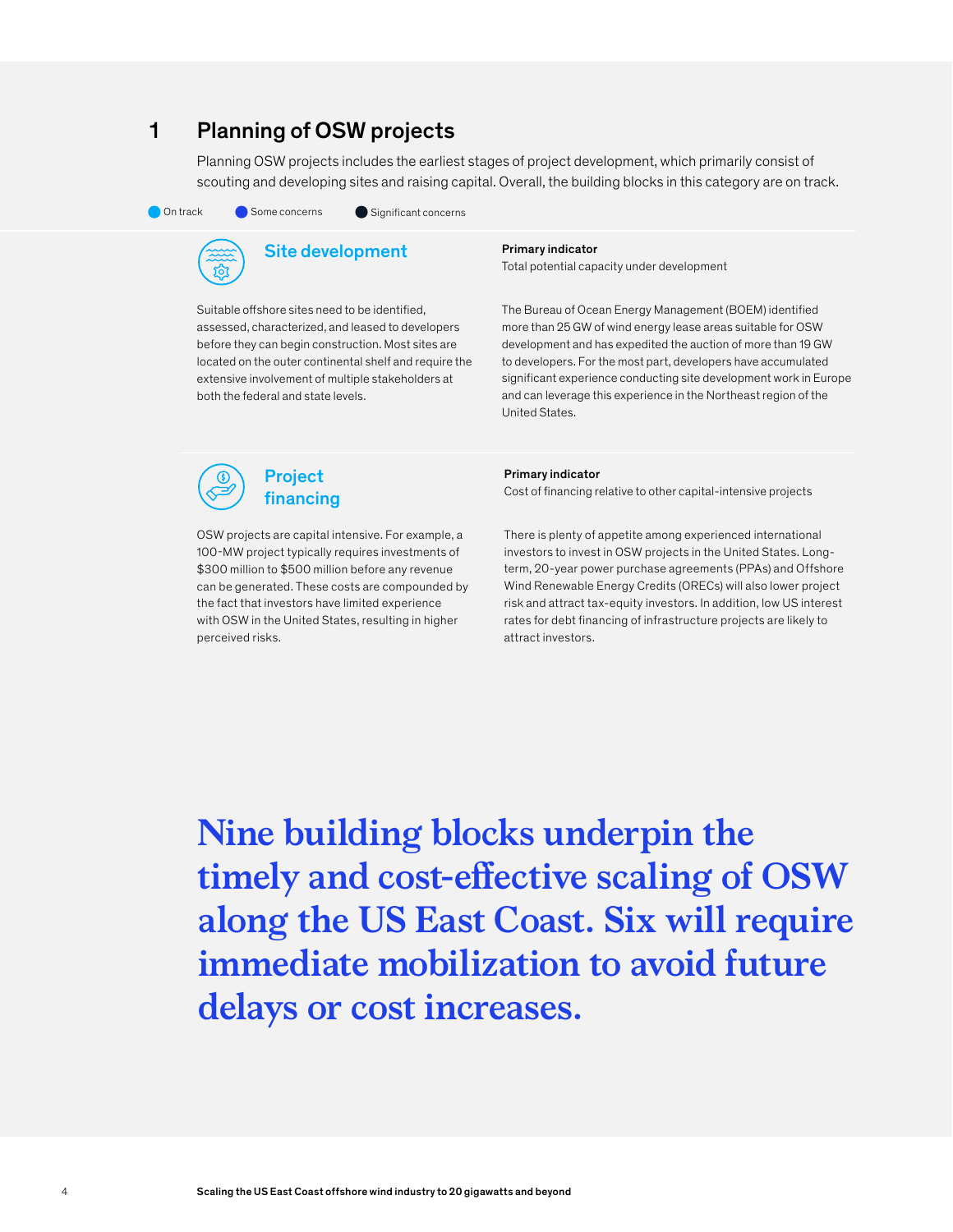## 2 Electric grid

One of the major challenges associated with OSW energy is how to safely and cost-effectively connect offshore projects to the onshore electric grid. This process entails building "wet" transmission and interconnections, reinforcing the onshore grid, and ensuring the grid has the built-in flexibility to safely accommodate a growing share of intermittent wind power. Overall, the building blocks included here present varying levels of concern, though one, grid flexibility, is on track.

On track Some concerns Significant concerns



Wind power is an intermittent energy resource, requiring other flexible sources of power generation and storage—for example, peaking power plants ("peakers") and batteries—to make up for potential shortfalls. As the penetration of OSW power increases, the technical challenges and costs of flexibility increase.

Primary indicator Amount of flexible capacity available

Three states in the region have announced targets of more than 5 GW of storage capacity collectively, which is likely to be enough to meet the intraday flexibility needs of OSW projects on the bulk power system. However, the locational value in addressing transmission bottlenecks could be high. In addition, existing and new gas peakers may find less demand for their power, particularly as states seek ways to reduce emissions. The role of such critical backup thermal plants with low utilization has yet to be fully fleshed out. Finally, the push toward further electrification in buildings aligns with OSW's seasonal profile and will also create less strain on the grid.



#### Offshore transmission and interconnection (T&I)

#### Primary indicator

States with clear interconnection plans

Building wet transmission to connect OSW projects, including export cable and off- and onshore substations, typically represents 15 to 20 percent of project costs. In Europe, T&I is either shared across multiple projects in a networked configuration or, more commonly, built for individual projects in a radial configuration. Many developers possess the technical capabilities to build wet transmission. However, securing rights of way and interconnection can require complex permitting and approvals processes that involve multiple stakeholders, including independent systems operators, the Federal Energy Regulatory Commission (FERC), utilities, and environmental agencies.

The main challenge for T&I is interconnecting projects to the onshore grid. This issue is particularly acute in densely populated areas, such as New York City and Long Island, where interconnection points are scarce. While most states in the region have conducted detailed studies of T&I challenges and options, such as using retiring fossil-fuel plants as interconnection locations, they have yet to confirm plans. Further complicating matters, offshore T&I may require \$6 billion to \$8 billion in capital investment to interconnect 10 GW of OSW, which will likely require lengthy negotiations and approvals to secure.

#### Onshore grid infrastructure

Major upgrades are required to onshore transmission lines and substations to enable 10–20 GW of OSW—and they too can be costly. The nature and extent of these upgrades are dependent on where OSW projects are connected to the grid and how the characteristics of the local grid are affected. Under current regulations, OSW project developers are responsible for bearing these costs, which creates a substantial financing burden and increases risk.

Primary indicator

States with clear grid upgrade plans

While each state has unique characteristics and constraints, the high population density in many areas along the East Coast makes grid upgrades challenging and costly. For example, New York's Energy Highway Initiative estimates that adding 3.2 GW of renewables will require \$5.7 billion in grid investment, and meeting 9 GW will significantly increase this number. Thus far, no onshore transmission system upgrade project designed to accommodate OSW has been approved or financed.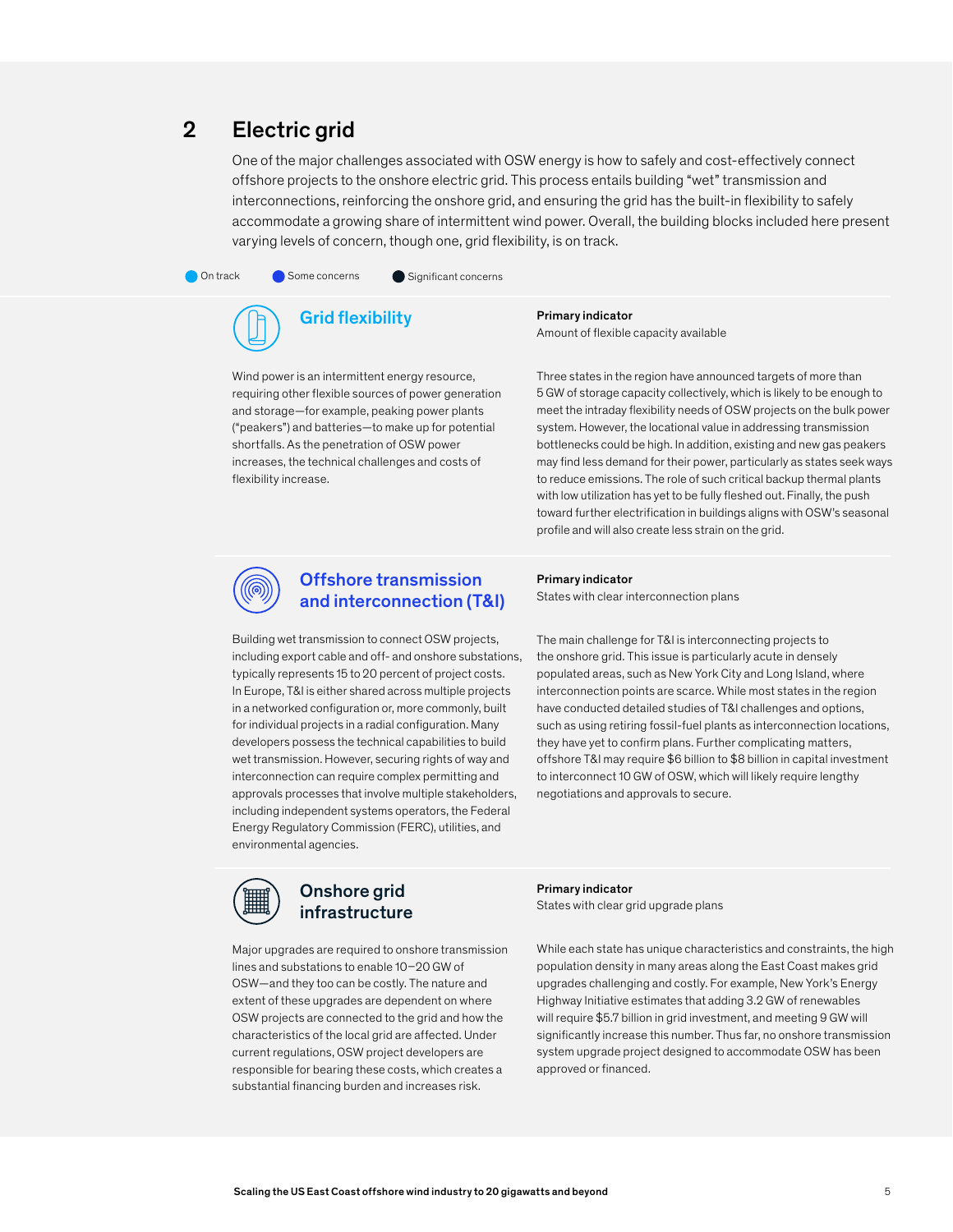

## 3 Maritime infrastructure

The construction, installation, and maintenance of OSW projects will require dedicated ports and vessels. Both currently present concerns as to the timely scaling to support industry build-out.



**Ports** 

OSW turbines stand approximately 600 feet tall today and will continue to grow as manufacturers introduce ever-larger models. For example, General Electric's recently announced 12-MW turbine is expected to stand approximately 850 feet tall. Therefore, ports must be specifically designed to accommodate the partial assembly and shipping of large components, such as blades and towers. Ports also require a significant laydown area—or the space needed for partial assembly of a turbine—wharf strength, good logistical connections, and reasonable maritime constraints, including harbor width and bridge height. They must also function as bases for maintenance and servicing, including technician crew transfers.

#### Primary indicator

Number of ports with plans and funding secured

The US Department of Energy estimates that the United States will need at least four staging ports in the North Atlantic and one in the South Atlantic to support 10-GW growth by 2030. Currently, New Bedford Marine Commerce Terminal in New Bedford, Massachusetts, seems to be the only port capable of supporting OSW in the near term. Therefore, approximately four ports along the East Coast must be identified, and plans and funding for eventual upgrades need to be secured. Some states have estimated the total necessary upgrades, and the investment is significant—for example, the port in New London, Connecticut, may require more than \$100 million.



## Vessels

The significant size of OSW turbine components presents a unique transportation challenge for the industry build-out. Existing physical constraints, such as bridges and harbor configurations, as well as the challenges of assembly and installation at sea, require dedicated construction and maintenance vessels to support transportation of these massive components. Furthermore, the US Jones Act mandates that vessels used to transport OSW turbine components from US ports to offshore sites must be manufactured and registered in the United States.

Primary indicator Number of size-appropriate vessels built

Wind turbine installation vessels (WTIVs) are needed to install large turbines in deep waters. As the United States seeks to install turbines capable of deploying more than 8 MW, the lack of WTIVs is likely to be a key bottleneck. The earliest available WTIV is likely to arrive by 2021–22, which is beyond the required development timeline for the first set of OSW projects to be built. Furthermore, there is no evidence that there will be enough WTIVs to support the expected production pipeline. In fact, these vessels cost \$100 million to \$200 million and take at least two years to build, in addition to requiring fleets of service operation and crew transfer vessels. There are alternatives, however, such as barges or vessels that are not compliant with the Jones Act, but these options entail complexities that increase cost, time, and risk.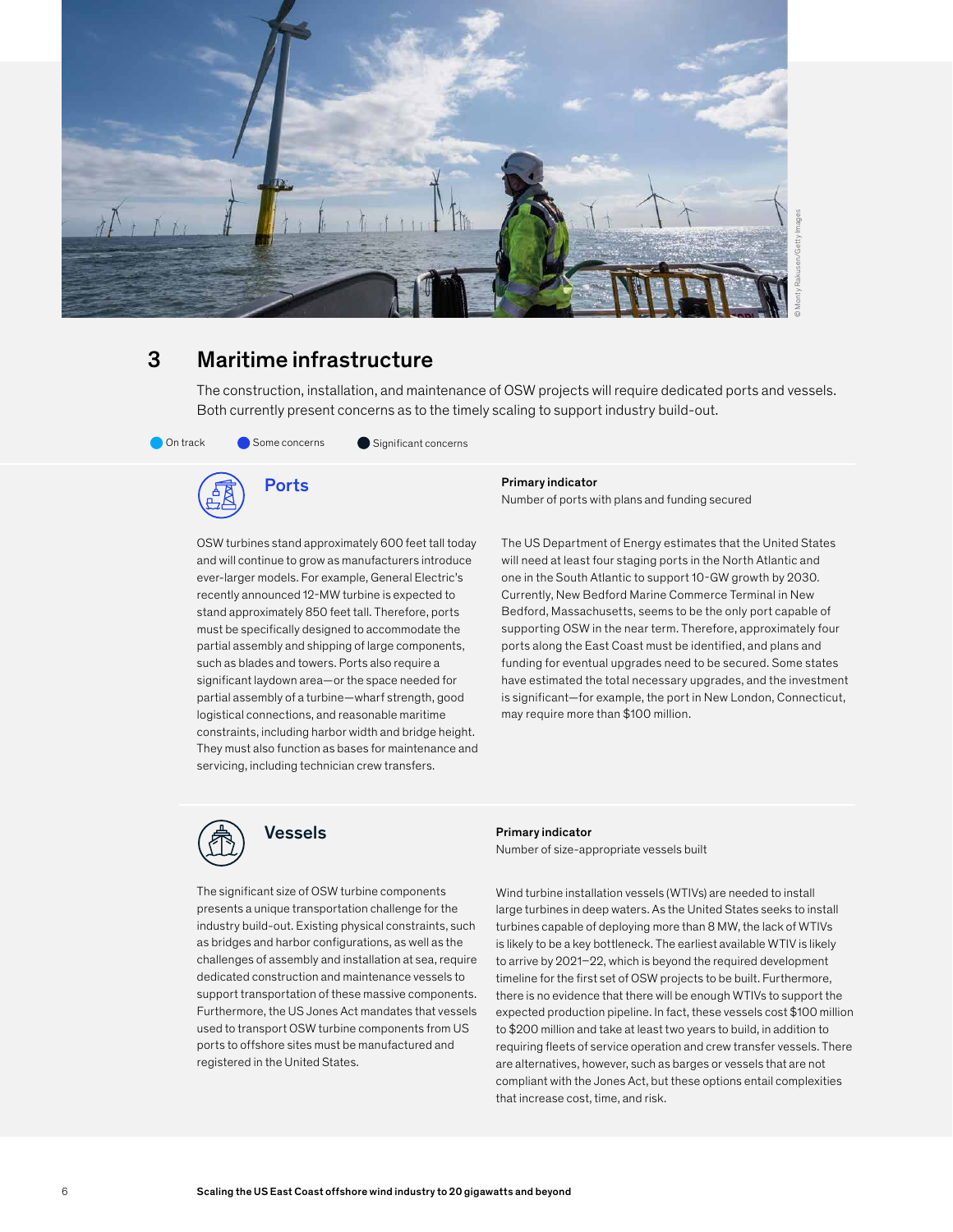## 4 Economic inputs

Two primary economic inputs underpin the build-out of OSW in the region—the establishment of robust local supply chains and the availability of a growing qualified labor force. While the industry is still in its early days, several signs raise concerns on both fronts.

On track Some concerns Significant concerns



Primary indicator

Number of local plants for key components

Affordable, at-scale deployment of OSW requires the development of local supply chains. This is particularly critical given the size of some of the components involved, such as blades, towers, nacelles, and generators, which limits the ability to import components from afar. The United States has limited commercial history with OSW (less than 50 MW of OSW capacity is currently online) but can draw on the extensive experience accumulated with onshore wind across the Midwest and Texas as well as encourage the transfer of knowledge from European leaders.

Scaling OSW capacity in the region to 10 GW and achieving competitive levelized cost of electricity (LCOE) will require the localization of manufacturing—turbines alone can account for one-third of the total capital expenditure—in the next three to four years, when construction on large-scale projects begins. Critical components will likely need to be manufactured locally while others may potentially be produced at existing US onshore wind-manufacturing facilities. It's also feasible to import necessary parts from Europe, though that increases costs. The current cost to set up manufacturing facilities for blades or nacelles is estimated at \$200 million to \$300 million, based on recent projects from Europe. As of January 2019, no OSW manufacturing facilities are present, and only a few small-scale projects have been announced.



#### Primary indicator Number of people with adequate training

According to a recent study by Northeast Wind Resource Center, the regional OSW industry will need to employ more than 35,000 full-time employees to support 8 GW. This number is roughly equivalent to a quarter of the US labor force employed by the oil and gas extraction industry. As the size of the OSW industry continues to grow toward 20 GW, the size of the labor pool must also increase with the bulk of OSW jobs in installation, maintenance, and repair. These jobs are typically in proximity to where projects are installed and require a highly skilled labor force. Preparing the labor force for OSW therefore calls for dedicated technical training programs in the region.

The Massachusetts Clean Energy Center identified three main worker categories in short supply: skilled trade workers, operations and maintenance technicians, and water transportation workers. These three categories account for 50 percent of the workforce directly involved on a project site. Several initiatives have been announced to address the skills gap. For example, New York State committed \$27 million for clean-energy workforce training, and Virginia announced it would allot \$20 million to \$30 million for a turbine-safety training facility. Significantly more resources will be needed to meet regional OSW labor needs and avoid costly shortages.